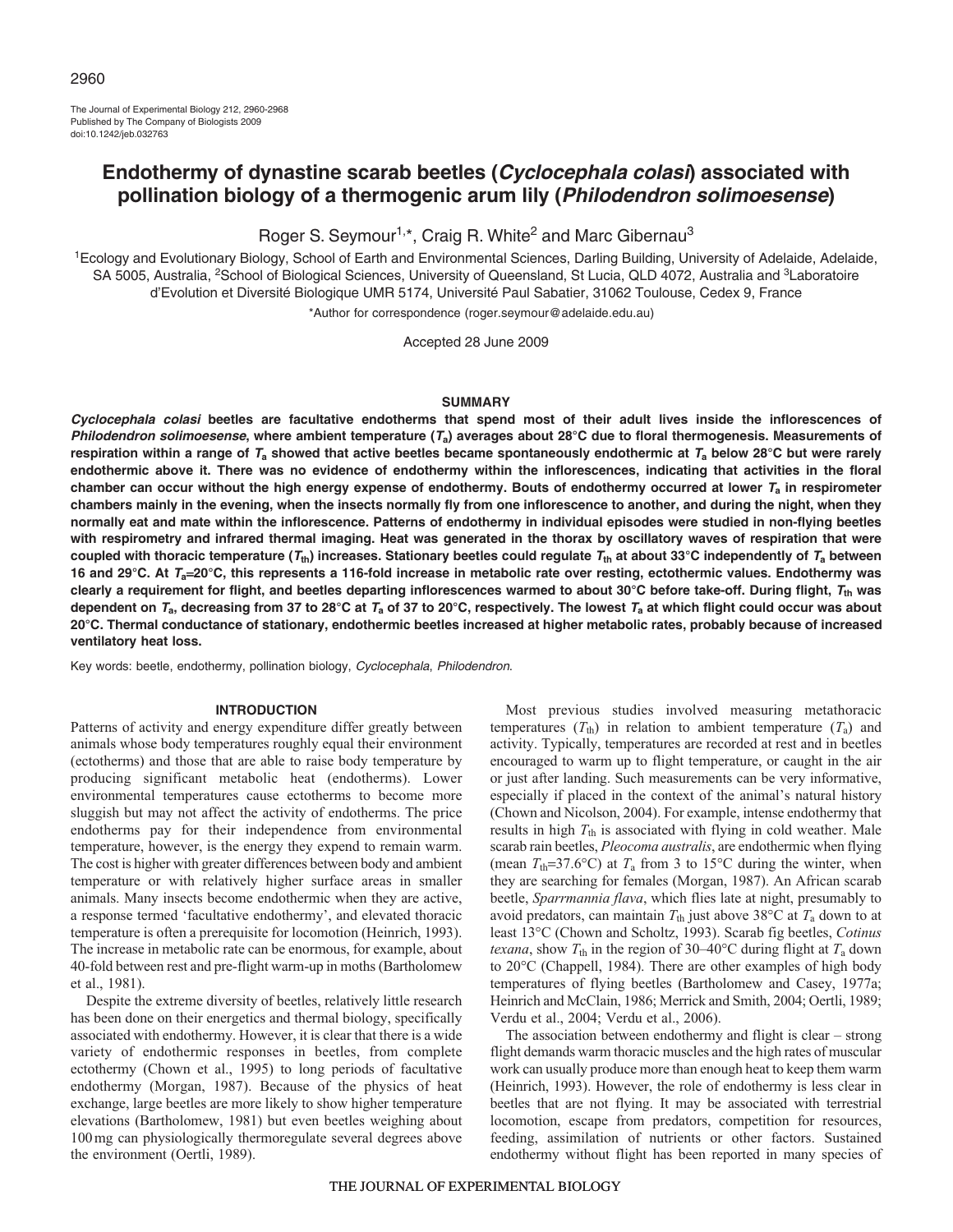beetles, chiefly scarabs. For example, male rain beetles naturally maintain a mean  $T_{\text{th}}$  near 31.5°C while walking on the ground at  $T_{\text{a}}$ below 15°C (Morgan, 1987). Inactive fig beetles show  $T_{\text{th}}$  up to 12°C higher than *T*a, independently of flight intentions (Chappell, 1984). Elephant beetles, *Megasoma elephas*, spontaneously become endothermic while completely stationary if  $T_a$  is decreased below 20°C (Morgan and Bartholomew, 1982). Large cerambycid beetles, *Stenodontes molarium*, and scarab beetles, *Strategus aloeus*, raise  $T_{\text{th}}$  several degrees above  $T_{\text{a}}$  while walking voluntarily or stationary, without preparing to fly (Bartholomew and Casey, 1977b). Other tropical beetles show various degrees of endothermy when artificially stimulated to be active in a revolving respirometry chamber (Bartholomew and Casey, 1977a). Male Japanese beetles, *Popillia japonica*, have higher thoracic temperatures when guarding mates than when solitary (Saeki et al., 2005). In dung beetles, *Scarabaeus*, *Kheper*, *Gymnopleurus* and *Heliocopris* species, endothermy is associated with not only flight to dung heaps but also ball making, ball rolling and competition for dung and finished balls (Bartholomew and Heinrich, 1978; Heinrich and Bartholomew, 1979; Ybarrondo and Heinrich, 1996). The studies on dung beetles give an elegant picture of how elevated body temperatures confer a selective advantage during these terrestrial activities.

Endothermy in beetles is energetically expensive. For example, 1.1g rain beetles can reach rates of oxygen consumption of  $0.75 \mu$ mols<sup>-1</sup> (Morgan, 1987), which, when analysed allometrically, lies on a line derived from hovering moths and flying birds (Bartholomew, 1981). Of course the cost of endothermy can be reduced if the environment is warmer, because the rate of heat loss diminishes in proportion to the temperature difference between the animal and the environment. To attain higher body temperatures without the energy expense, insects are well known to choose warmer environments, for example, by basking in the sun (Heinrich, 1993).

We proposed that such energy savings might be afforded to insects that visit heat-producing flowers (Seymour and Schultze-Motel, 1997). The present study was therefore initiated to test the hypothesis by evaluating the energy expenditures of dynastine scarab beetles that are the main pollinators of hundreds of species of neotropical thermogenic flowers (Schatz, 1990). Specifically, in 2003, we examined the effect of temperature on the energy expenditure of *Cyclocephala colasi*, which is the major pollination vector in thermogenic *Philodendron solimoesense* (Barabé et al., 2002; Gibernau and Barabé, 2000; Gibernau et al., 1999). This insect–plant association is very tight, with adult beetles spending most of their lives in the large inflorescences. Typically the beetles fly to fresh inflorescences as they open just after sunset and they remain there until the following evening. This ensures that pollen is brought to the protogynous inflorescence during the female phase and carried away during the male phase (Gottsberger and Amaral, 1984). The beetles benefit from the relationship, because the inflorescence is a focus of mating behaviour, and the sterile male florets provide food.

The results from the 2003 expedition represented the first demonstration of an energy reward to pollinators directly in the form of heat rather than indirectly as nectar or pollen food. These results contrast with suggestions that floral heating is not a benefit to pollinators (Dieringer et al., 1998; Dieringer et al., 1999; Fægri and van der Pijl, 1979). The report of these findings was necessarily short (Seymour et al., 2003). The present paper is a more complete presentation of our research on endothermy in *C. colasi* from 2003 and also from further work in 2007 that involved respirometry associated with infrared (IR) imaging thermometry. The main aim of these studies was to understand the energy role of endothermy in the daily lives of adult beetles. Thus, we examined patterns of endothermy in beetles in relation to environmental temperature and time of day. We linked respiration rate to  $T_{\text{th}}$  elevations during bouts of spontaneous endothermy. We measured  $T_{\text{th}}$  and observed the behaviour of beetles within natural inflorescences, to determine whether endothermy occurred during activities not associated with flight. Finally, we experimentally determined the relationship between flight temperature and  $T_a$  to assess temperature regulation during flight. Aside from the implications for the natural history of the species in particular, these studies provide information about beetle thermoregulation in general.

# **MATERIALS AND METHODS Species and study site**

*Cyclocephala colasi* Endrödi, which are the main pollinators of *Philodendron solimoesense* A.C. Smith, were studied at the Laboratoire Environnement de Petit Saut research facility in French Guiana in July and August 2003 and June 2007. Inflorescences of the plants were located at km 97 on the national highway between Kourou and Sinnamary, which was one of the sites studied by Gibernau and Berabé (Gibernau and Berabé, 2000). Many trees were felled during the construction of the national road 25 years ago, and several specimens of this normally arboreal epiphyte were growing at ground level. Beetles were usually captured from inside inflorescences or at the bright lights of an insect-attracting station at Petit Saut. They were fed sterile and fertile male florets and were used within a day of capture.

## **Beetle respirometry**

The respirometry system in 2003 consisted of a train of instruments. Air was pumped from outside the building through a condensation trap, a pump (Gilair model 3, Sensidyne, Clearwater, FA, USA), a 2l surge tank and a Y-junction. One side of the Y was a needle valve vent, and the other side passed through a sapphire orifice [0.2mm internal diameter (i.d.)] that created a constant resistance to flow. By varying the pump speed and vent, it was possible to set a flow within 5% of desired. The air stream passed through a column of Drierite®, Ascarite® and Drierite® to create dry,  $CO_2$ -free air. This passed at about  $100 \,\text{ml}\,\text{min}^{-1}$  through a mass flowmeter (Mass Trak model 822 Sierra Instruments, Monterey, CA, USA) and then through the glass animal chamber (10 or 25ml) or through a bypass. The outflow from the chamber passed through a 5ml tube containing regenerated Drierite® to minimise washout effects (White et al., 2006) and into a combination  $O_2$  and  $CO_2$  analyser (model 280, David Bishop Instruments, Leamington Spa, Warks., UK) that was buffered against temperature change with an insulation layer and an air-conditioned room. An analog–digital converter (TX3 digital voltmeter and WaveStar 2.2 software, Tektronix, Beaverton, OR, USA) recorded the  $CO<sub>2</sub>$  output in a computer.

Calibration of the  $CO<sub>2</sub>$  analyser was carried according to principles set out by Withers (Withers, 2001). First, the  $O_2$  and  $CO_2$ analysers were read at barometric pressure with dry,  $CO<sub>2</sub>$ -free air. The outflow vent of the analyser was attached to a tube that could be submerged in a container of water to create a 2.45 kPa backpressure in the system. This provided two calibration points for the  $O_2$  analyser and eliminated the need to zero the instrument. To calibrate the  $CO<sub>2</sub>$  analyser, a Gilair 3 pump sucked air through a can containing an ethanol lamp into a Douglas bag. The gas was then pumped through Drierite® into the instrument, and the fractions of  $O_2$  and  $CO_2$  ( $F_{O_2}$ ,  $F_{CO_2}$ ) recorded. Combustion of ethanol produces a respiratory quotient (RQ) of 0.667 but the ratio of Δ*F*CO2:Δ*F*O2 is 0.717 in the analysers, because of dilution effects. This permitted the calculation of  $\Delta F_{\text{CO}_2}$  from measured  $\Delta F_{\text{O}_2}$ .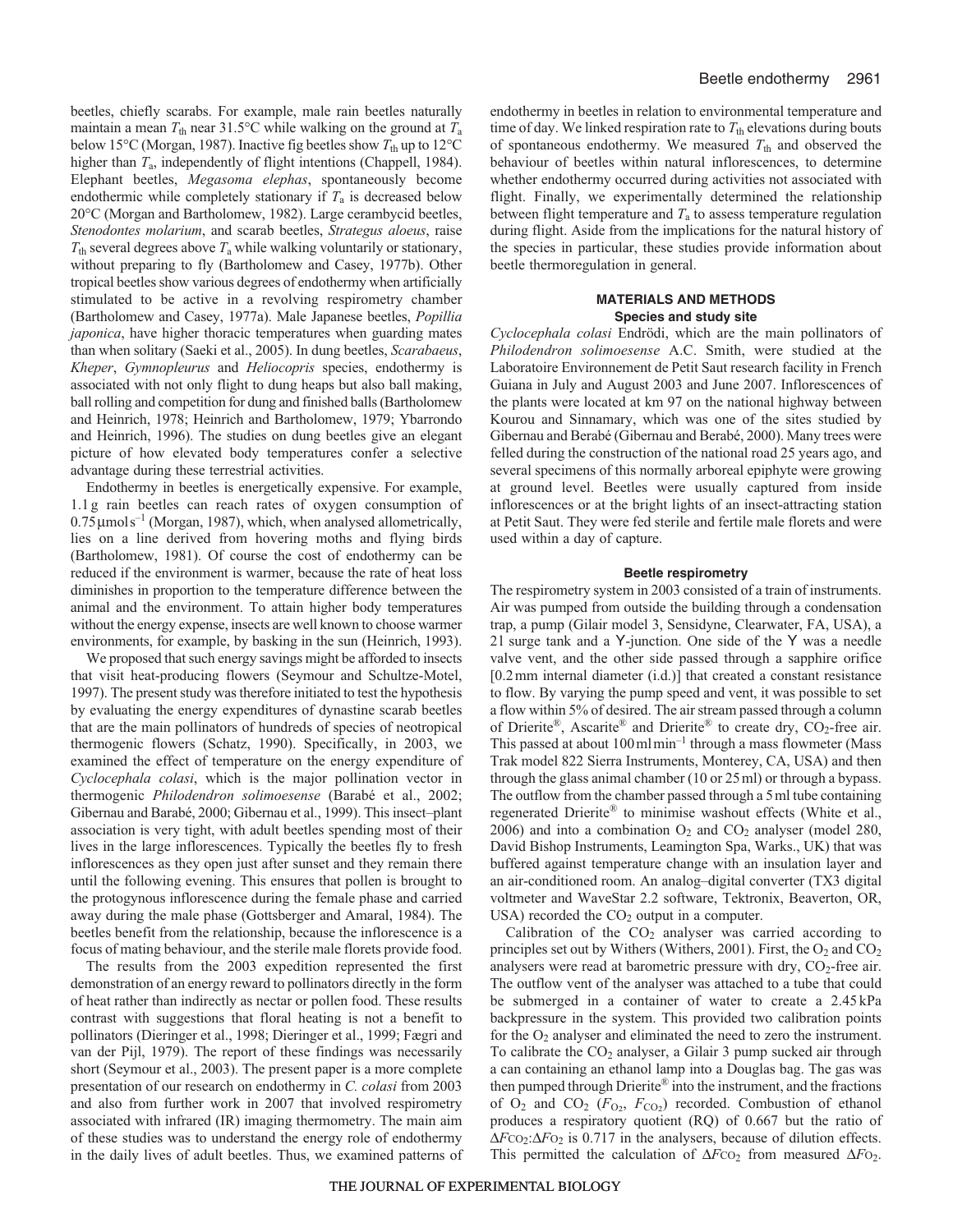# 2962 R. S. Seymour, C. R. White and M. Gibernau

Apparent rates of  $CO_2$  production ( $\dot{M}_{CO_2}$ ) were calculated according to Withers (Withers, 2001). The accuracy of the  $CO<sub>2</sub>$  analyser was limited by that of the  $O_2$  analyser, which was  $\pm 0.2$ %. The flow meter was calibrated with a 3.5l calibrator (model 1057A Vol-U-Meter Calibrator; Brooks Instruments, Hatfield, PA, USA) with an accuracy better than 5% of the reading. The precision was much better, however, with resolution of 0.000001kPa. The air flow rate was sufficient to make corrections for instantaneous respiration unnecessary.

Temperature of the animal chamber was controlled with a small constant temperature (CT) cabinet (internal dimensions: 55×80×120mm, with 40mm polystyrene foam walls) illustrated earlier (Seymour, 2004). Cooling was performed by two  $40\times40$  mm Peltier elements, and heating was performed with a  $27\Omega$  resistance heater. Air was circulated around aluminium pin heat exchangers with a  $12$  VDC,  $0.06$ A,  $40\times40$  mm computer chip fan. The Peltier elements were cooled with a  $12V$  pump, reservoir and  $13\times13$  cm copper radiator with cooling fan. The cabinet temperature was controlled with a Peltier temperature control circuit (Oatley Electronics, Oatley, NSW, Australia), powered from a 12VDC, 6A source. The animal chamber was viewed from above with an Olympus model R080-024-045-50 'borescope', under weak red light from a single LED of a headlamp covered with a red cellophane filter. The temperatures inside the chamber and CT cabinet were measured with T-type thermocouples and a thermometer (model 52, Fluke Australia, Castle Hill, NSW, Australia). The thermocouples were calibrated in water with a precision mercury thermometer.

*T*<sup>a</sup> was set near one of four levels (20, 25, 30 and 35°C), because this range encompasses the ambient and floral temperatures in July (Gibernau and Barabé, 2000). Flow rate was set at  $20 \text{ml} \text{min}^{-1}$  for single beetles and  $50 \,\mathrm{ml}\,\mathrm{min}^{-1}$  when 'trios' of three beetles (two males and one female) were in the chamber. Readings were taken at each temperature for approximately 1h, and the temperature was changed according to a randomly derived sequence. Beetles were observed briefly from time-to-time during this period. Their activity was noted as 'resting' if no movements were visible or 'active' if they were crawling. Data were accepted for the last 20–40min of each constant temperature treatment. After the last treatment, the beetle was removed and its  $T_{\text{th}}$  taken by holding it in a cheese-cloth bag to prevent conduction from fingers and immediately puncturing the thorax with a 25gauge needle containing a T-type thermocouple, read with a calibrated thermometer (DuaLogR<sup>TM</sup> model 600-1050, Barnant Company, Barrington, IL, USA), taking care to do it quickly to avoid temperature change (Stone and Willmer, 1989). Then the beetle was weighed to 2mg with a balance (model 1210-100, Tanita Corporation, Tokyo, Japan).

# **Respirometry and IR thermometry**

Respirometry was coupled with IR thermometry in 2007. The flowthrough respirometry system was similar to that described above except that the CO<sub>2</sub> analyser was improved (model LI-820, LI-COR, Lincoln, NE, USA) and a flow rate of about  $160 \text{ ml min}^{-1}$  occurred through a  $25$  ml chamber. The analyser was calibrated with  $CO<sub>2</sub>$ free air and a precision  $0.49\%$  CO<sub>2</sub> in N<sub>2</sub> mixture and the output was recorded with LI-COR software. The respirometry chamber was temperature controlled with a 0.6l, Peltier mini CT cabinet similar to that described above.

Surface temperatures of beetles were measured with an IR camera (Avio TVS-500, Nippon Avionics, Tokyo, Japan). This was placed on a tripod under a table with a hole in it, with the upward-facing lens directly under the respirometry chamber. A thin polyethylene floor permitted transmission of IR radiation from the beetle's surface. The system was calibrated by warming a stack of coins with a thermocouple taped to the bottom and photographing it as it cooled in the chamber. The actual temperature was linearly related to the apparent temperature according to the equation: actual=  $1.21\times$ apparent–6.81. IR images were obtained every 15s and analysed with ThermoMovieEditor module of the Advanced Package, Version 1.1 from Nippon Avionics. Chamber temperature was measured on the coolest pixel away from animal, and maximum surface temperature was found on the beetle. The dorsal and ventral sides could be distinguished, because the insect often turned over. The bases of the legs could usually be seen over the surface of the thorax on the ventral side but not on the dorsal side. Temperatures could often be read from beetles crawling head-up on the side of the chamber but were slightly lower than those measured perpendicularly. On rare occasions, when the beetles were lying on their sides, it was possible to measure both ventral and dorsal temperatures. Frames were omitted when the angle of the beetle prevented measurement or when excessive movement blurred the picture.

## **Beetle temperatures in inflorescences and a flight room**

*T*th was measured in beetles removed from two thermogenic inflorescences on the first evening of blooming. Freshly captured beetles either flew spontaneously or were encouraged to fly by tossing them into the air inside of a walk-in drying room equipped with a heater and a refrigerated air conditioner to control air temperature between 19 and 36°C. After at least 1min of flight, which was sometimes interrupted by brief landings, they were captured in the cloth bag and flight temperatures were measured immediately as described above.

# **Beetle behaviour in inflorescences**

Beetles (mainly *C. colasi* and a few *Cyclocephala emarginata*) were observed in five inflorescences of *P. solimoesense* in the field. Observations were made on each inflorescence at about 1h intervals between 18:45h (prior to sunset) and 06:30h (after sunrise) during the first night of blooming on 4–5 August 2003. Observations were made through the borescope using illumination from a head torch. Because the beetles are highly photosensitive, it was necessary to count the number of individuals quickly as they rapidly moved away from the light to the non-illuminated side of the spadix. Beetles were scored either as 'active' if they were obviously moving as the light was inserted, 'resting' if they were not moving or 'mating' if they were attached. The number of rows of sterile male florets partly consumed by the beetles was estimated through the borescope.

The IR camera was also used in the field to record the temperatures of beetles in an inflorescence of *P. solimoesense*. The output of the camera was recorded in cine form with a digital media recorder (model 504, Archos, Igny, France). This format was incompatible with the Nippon Avionics software, so individual pixel temperatures could not be evaluated but they could be estimated visually against the recorded temperature scale.

#### **Statistics**

Data are summarised with means and 95% confidence intervals (CI), and a Student's *t*-test was used to compare means. To compare leastsquare regression lines for slope and elevation, analysis of covariance (ANCOVA) was carried out according to Zar (Zar, 1998), with beetle ID included as a random factor to account for the nonindependence of repeated measures of individuals. Where slopes were significantly different, the regions of overlap with significantly different data were identified with the Johnson–Neyman (J–N) test (White, 2003).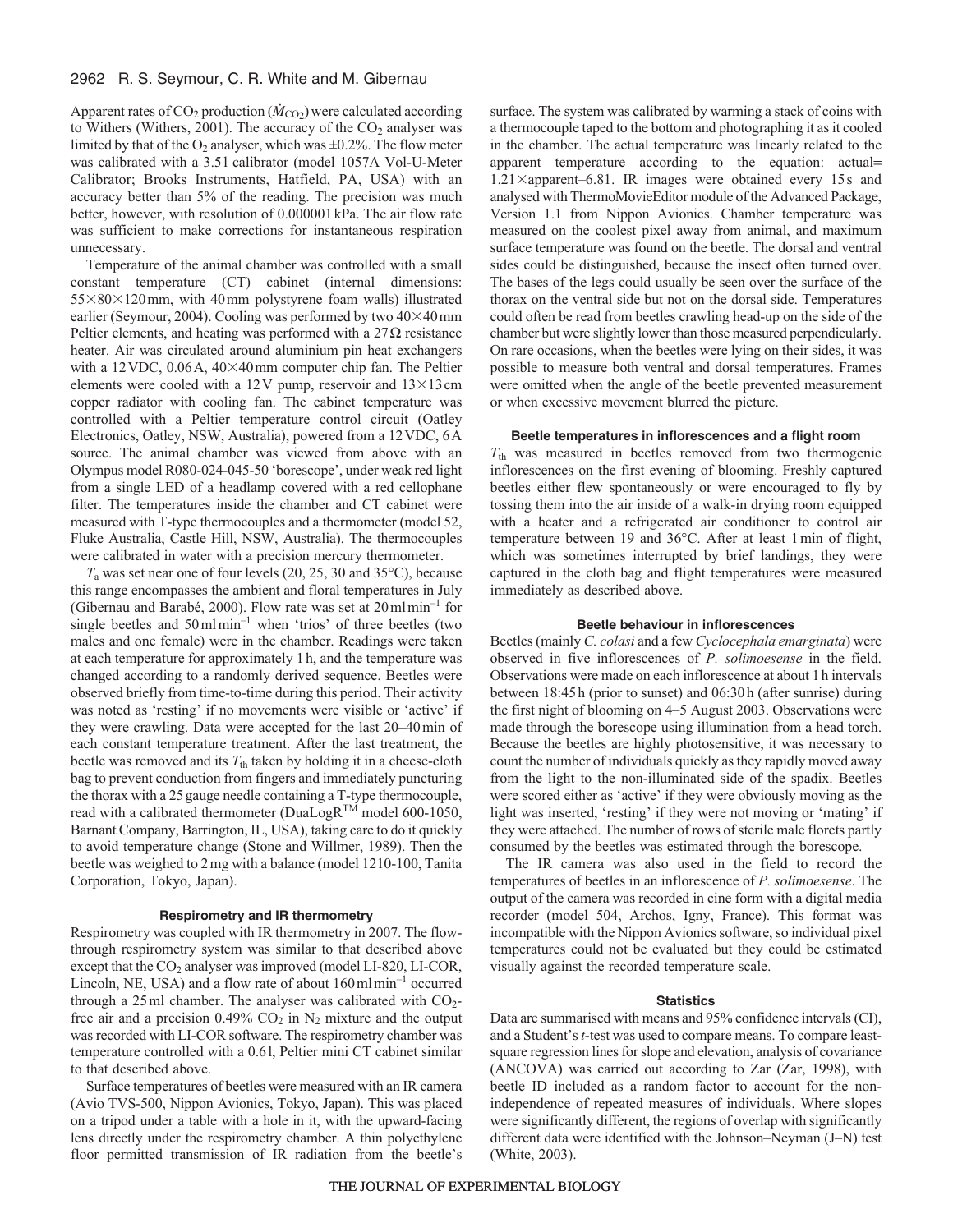## **RESULTS**

## **Respiration rates in relation to T<sup>a</sup> and circadian cycle**

The main aim of the present study was to assess the energy expenditure of adult *C. colasi* during the period that they were resident in the inflorescences of *P. solimoesense*. Therefore, it was important to measure respiration during the entire 24-h cycle and average it every hour. Furthermore, it was necessary to spread experimentally imposed *T*<sup>a</sup> evenly throughout the day. Therefore, assignment of the test temperatures was determined by a random number generator. Single beetles were measured during 1-h periods and data were averaged from the last 20–40min of each period. Data for single beetles represent 129h of respirometry from 51 males and 26 females. Twenty-one measurements were made at each of 20, 25, 30 and 35°C nominally but actual temperature was recorded. An example of a record from a single beetle is shown in Fig.1. In addition, a series of measurements was made involving trios of two males and one female beetle in the respirometer together, and seven measurements were made at each temperature. There was no sexual body size dimorphism, and mean body mass of all beetles was 272mg±12CI.

Both male and female beetles were recorded as resting or active in the chamber, so the data were combined. Rate of resting  $CO<sub>2</sub>$ production ( $\dot{M}_{\text{CO}_2}$ , nmols<sup>-1</sup> g<sup>-1</sup>) of single beetles increased with  $T_a$ according to the exponential equation  $\dot{M}_{\text{CO}}$ =0.960e<sup>0.0616T</sup>a  $(R<sup>2</sup>=0.42)$ , with a  $Q<sub>10</sub>$  of 1.9 (Fig. 2). Mean rates from beetles that were observed to be active in the respirometer during the measurement period were higher and described by a polynomial equation,  $\dot{M}_{\text{CO}_2}$ =0.794 $T_a^2$ -51.7 $T_a$ +850 ( $R^2$ =0.40), although there was considerable variation at the lower *T*a. Respiration from trios was calculated assuming that only one of the trio was active. Thus, the respiration by two inactive beetles was estimated from the equation and subtracted from the total. There was no difference between the data from single active beetles and from trios under this assumption but if all beetles in a trio were assumed to be active then the result was unreasonably low.

A circadian rhythm in metabolic rate was evident in beetles measured throughout the 24-h cycle (Fig.3). Single insects were generally quiescent in the respirometry vial during the day but often became active after sunset, and mean metabolic rate increased, especially in the evening. The pattern was similar in trios but these were not measured during the day.



Fig. 1. Example of respiration in a Cyclocephala colasi beetle subjected to four experimental ambient temperatures of at least 40 min duration. Bouts of endothermy are marked by spikes in the record, which are more numerous and extreme at lower temperatures.

*T*th of 107 beetles, measured by needle thermocouples inserted into the metathorax upon removal from the respirometry chamber were close to ambient chamber temperature, although the regression line has a slope (0.71±0.03 CI) significantly less than 1.0 (Fig.4). Resting beetles had  $T_{\text{th}}$  slightly higher than  $T_{\text{a}}$  when the temperatures were low, and *vice versa*. Their temperatures could have been affected by endothermy just before the final observation but because they were not observed continuously the effect is not known.

*T*th of 50 beetles encouraged to fly in the temperature-controlled room were significantly higher than *T*<sup>a</sup> (Fig.4). By contrast, data from 42 resting beetles in the flight room were only slightly higher than *T*a. Compared with resting beetles in the room, flying beetles had a significantly lower regression slope (0.58±0.06CI), which was also significantly lower than 1.0 (*F*=86.3; *P*<0.001). Data above a *T*<sup>a</sup> of 36.2°C were not significantly different, according to a J–N test. Values from 106 resting beetles upon removal from the respirometer showed a significantly lower slope than resting beetles in the flight room (*F*=63.8; *P*<0.001) and the regression lines crossed. However, the J–N test showed that the data above a  $T_a$  of 25.0°C were significantly different. Fourteen beetles (6 male; 8 female) removed from the floral chambers of two *P. solimoesense* inflorescences when chamber temperature was 27.5±0.2°C had a mean  $T_{\text{th}}$  of 27.9 $\pm$ 0.3°C, which was slightly but significantly higher (2-tailed *t*=–2.49; *P*=0.019).

# **Respirometry and IR thermometry**

Because the analysis of 24-h records obtained in 2003 was limited to infrequent spot observations of beetle activity, yet respiration was averaged over 20–40min periods, the data for 'active' beetles in Fig.2 included periods in which the beetles were inactive. In 2007, therefore, we looked more closely at individual episodes of endothermy with respirometry combined with IR thermometry.

Respirometry was undertaken between about 18:00h and 01:00h on beetles collected in second-day inflorescences that were brought to the laboratory. Bouts of endothermy were indicated by spikes in  $\dot{M}_{\text{CO}_2}$  and IR images. If endothermy was not evident within about 30min of introduction, then the beetle was removed and replaced with another. Of 25 beetles tested on the evening of capture, 14 showed endothermy and 11 did not. There were 12 endothermic males and two females. Sex was not determined in all members of the



Fig. 2. Respiration rate of Cyclocephala colasi beetles in relation to ambient temperature. They represent single beetles described as either resting (open circles) or active (closed circles) during the period of measurement. Data for active trios (triangles) assume that only one of the three beetles was active. Lines are regressions for resting (broken) and active (solid) beetles.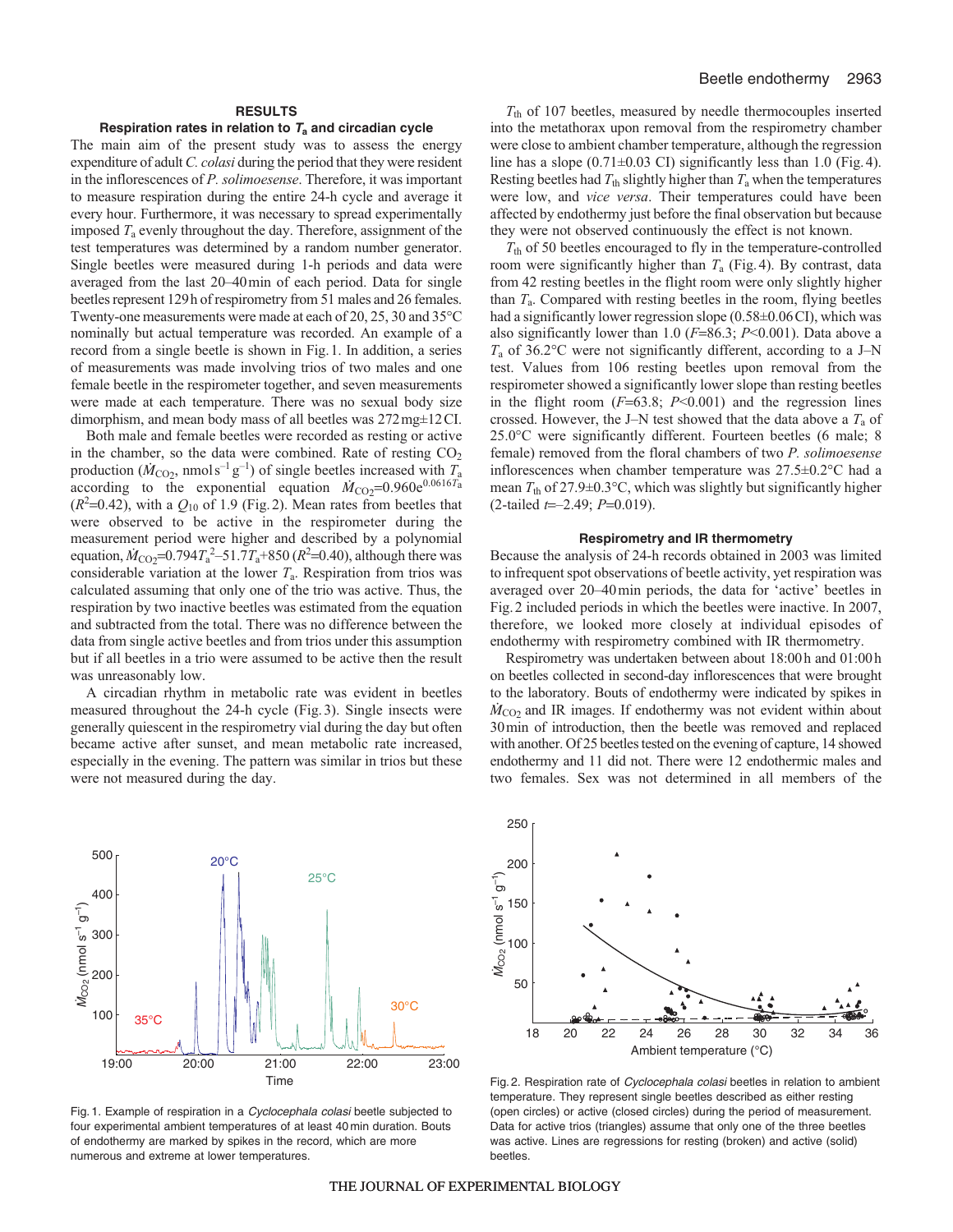

Fig. 3. Pattern of metabolic rate in Cyclocephala colasi throughout the circadian cycle. Civil dawn and dusk are indicated. Single beetles were described as resting or active from spot observations during the measurement periods that were spread evenly throughout the 24-h period. Data from trios of two males and one female beetle were calculated assuming only one of the three was active.

unresponsive group but it did include males. Six beetles were tested after being in captivity for a day and none became endothermic.

IR images clearly showed that heat was generated in the meta- and mesothorax, associated with the flight muscles but not in the prothorax, associated with the forelegs (Fig.5). Heat was conducted to the surface more easily on the ventral side than on the dorsal side, which was on average about 1°C cooler (Fig.5C). Often the temperature on the right side of the dorsal thorax was slightly warmer than the left. This difference was not quantified but was noticed on many beetles. It is also noteworthy that the temperature of the abdomen was always cool but the head was warmer than the prothorax.

Values of  $T_{\text{th}}$  and  $T_{\text{a}}$  were recorded from thermal images every 15s.  $\dot{M}_{\text{CO}_2}$  was measured every 15s and four points were averaged over 1 min rolling intervals. These data were superimposable (Fig.6). Endothermy occurred in conspicuous cycles within each bout, and changes in  $\dot{M}_{\text{CO}_2}$  were tracked by changes in the difference:  $T_{\text{th}}-T_{\text{a}}$ .

Mean ventral  $T_{\text{th}}$  of 14 endothermic beetles was 33.3°C ( $\pm$ 1.2CI) within a *T*<sup>a</sup> range of 15.7–29.3°C. Data from two beetles tested throughout the range demonstrate that as  $T_a$  decreased,  $\dot{M}_{CO_2}$ significantly increased (slope=–28.7; CI=2.6; *P*<0.001) (Fig.7) and *T*th slightly, but significantly, increased (slope=–0.12; CI=0.05;  $P<0.001$ ) (Fig.8).  $\dot{M}_{CO2}$  was higher in these experiments than in long-term records that included periods of inactivity (Fig. 2).  $\dot{M}_{\rm CO2}$ oscillated widely during endothermic episodes (Fig.6). Although oscillations in  $\dot{M}_{\text{CO2}}$  were matched to  $T_{\text{th}}$  changes quite well, there was a significant lag, particularly during the initial warm-up and final cool-down phases. This can be seen as a hysteresis in the relationship between temperature excess and  $\dot{M}_{\text{CO2}}$ when changes in respiration rate precede changes in temperature (Fig.9).

When data from all 12 beetles were analysed without the initial and final non-equilibrium data, there was a significant relationship between respiration rate and temperature elevation (Fig.10). However, it was not linear but was better represented by a power curve.

#### **Beetle behaviour in inflorescences**

Counts of beetles in five field inflorescences indicated that arrival was just after sunset, and the number of residents was stable throughout the night (Fig.11). They were usually inactive when first observed but about a third were active at any time, either moving about or mating. This activity was consistent throughout the night, ending only after sunrise. During this time, the beetles continued to eat the tops of sterile male florets, as evidenced by a consistent rise in the number of rows of florets eaten (Fig.11). The florets were observed with the borescope illumination overnight but with natural illumination after dawn, which resulted in less contrast and slight underestimation of the final point.

Body temperatures of beetles within inflorescences were very near the temperatures of the floral chamber (Fig.4). The IR camera was used in the field to photograph beetles in the inflorescence of *P. solimoesense* on one occasion. This was in the evening of a second-day inflorescence, when the spathe was closing and beetles were leaving. At the time, *T*<sup>a</sup> was 23°C and spadix male florets were 29°C. Thoracic surface temperatures of beetles ranged from 25°C on the spathe to 28°C on the spadix. However, we recorded preflight warm-up to 30°C in one individual before it climbed to the top of the spathe and took off.



Fig. 4. Thoracic temperatures of Cyclocephala colasi in relation to ambient temperature and situation. Data for beetles flying in a temperaturecontrolled room (red) were taken after at least 1 min of flight and within a few seconds of landing. The equation for the line is  $T_{th}=0.58T_a+16.0$  $(R<sup>2</sup>=0.89)$ . Resting beetles in the flight room (blue) were measured while stationary on wood. The equation for the line is  $T_{\text{th}}=0.93T_{\text{a}}+2.5$  ( $R^2=0.98$ ). Resting beetles in the respirometer (white) were measured upon removal from chamber. The regression is  $T_{\text{th}}=0.71 T_{\text{a}}+7.7$  ( $R^2=0.95$ ). Beetles were also measured upon removal from two thermogenic inflorescences of Philodendron solimoesense (green). The broken line is isothermal.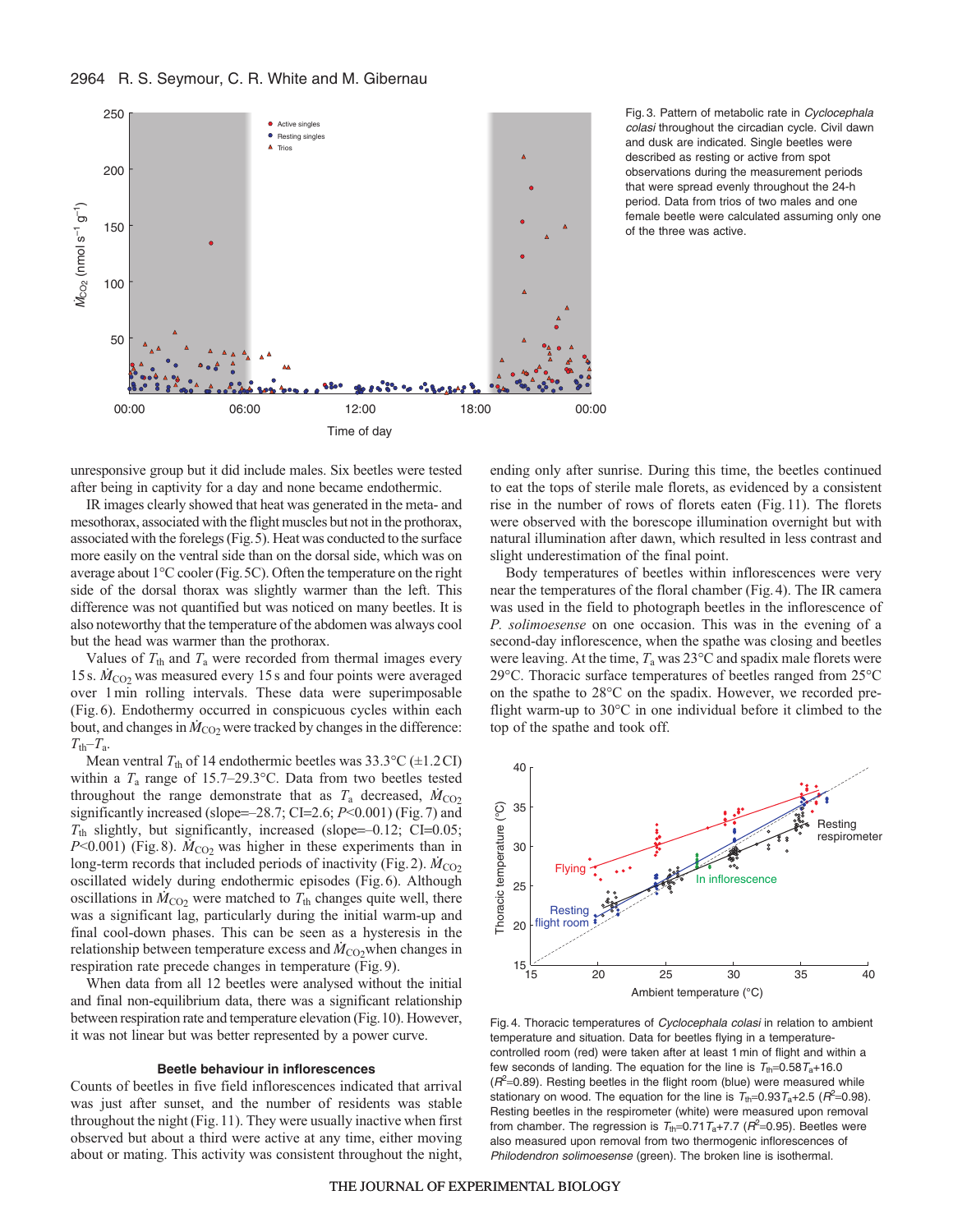

Fig. 5. Thermal images of Cyclocephala colasi beetles in the respirometry chamber, photographed from below, showing the dorsal (A), ventral (B) and side (C) surfaces. A and B are from the same beetle, photographed 15 s apart. C is another beetle briefly on its side. The temperatures of the pixels marked by 1 and 2 are, respectively, A: 20.9, 33.0°C. B: 21.1, 34.5°C. C: 31.1, 32.1°C.

# **DISCUSSION Role of endothermy in nature**

This study was designed primarily to evaluate the effect of environmental temperature on energy expenditure of facultative endothermic *C. colasi* beetles that inhabit thermogenic inflorescences of *P. solimoesense*. It demonstrated that the beetles exhibit spontaneous bouts of endothermy that were more frequent and more intense at lower  $T_a$  (Fig. 1). When measured at a range of *T*<sup>a</sup> spread evenly over the 24-h period, the mean metabolic rate of active beetles increased at  $T_a$  below about 28 $\rm ^{\circ}C$  (Fig. 2). When placed



Fig. 6. Rates of  $CO_2$  production ( $\dot{M}_{CO_2}$ ) of a 340 mg male (top) and a 324 mg female (bottom) Cyclocephala colasi during episodes of endothermy (blue line). The differences between thoracic and ambient temperature  $(T_{\text{th}}-T_{\text{a}})$  are superimposed, with symbol colour designating ventral (red) and dorsal (blue) surfaces of the insect. Rising metabolic rate was in response to decreasing  $T_a$ , as indicated every 10 min.

in the context of temperatures inside and outside of the floral chamber, the results suggested that the daily energy expenditure of active beetles inside of the inflorescence would be about a half to a quarter of that outside of it, although the chamber averaged only 4°C warmer than the surroundings (Seymour et al., 2003).

There is no evidence of endothermy within field inflorescences, as *T*th values of beetles removed from inflorescences were all similar to floral chamber temperature, *ca*. 28°C (Fig.4), which was confirmed by IR images of beetles on the spadix in the field. Intense endothermy



Fig. 7. Relationship between rate of CO<sub>2</sub> production ( $\dot{M}_{CO_2}$ ) and ambient temperature in the two endothermic Cyclocephala colasi beetles illustrated in Fig. 6. The equation for the linear regression is  $\dot{M}_{\text{CO2}}$ =-28.7T<sub>a</sub>+950 (SE<sub>b</sub>=1.34; Cl= $\pm$ 2.6). The line extrapolates to 33°C when  $\dot{M}_{\text{CO}_2}$  is zero.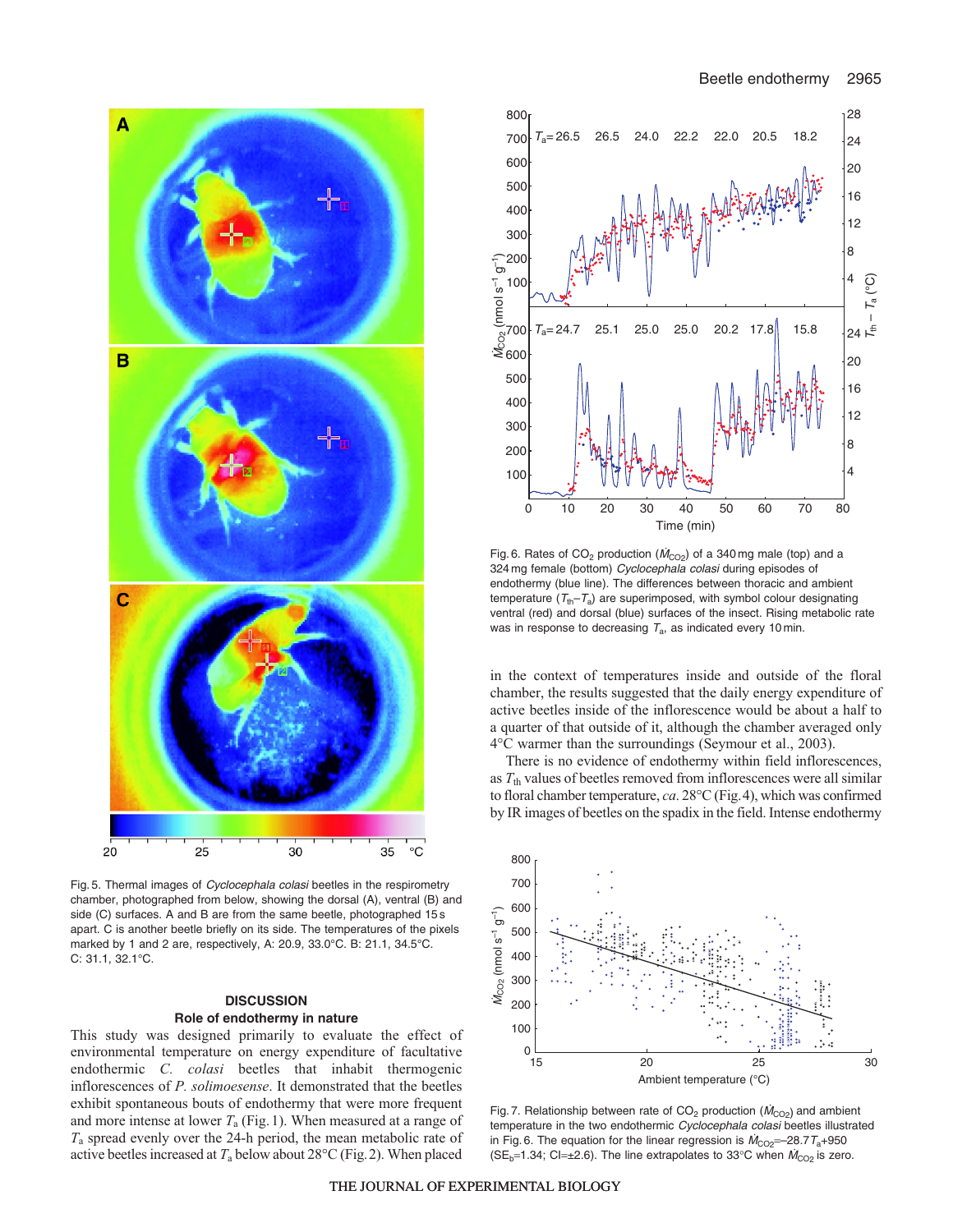is also rare in respirometry chambers above 28°C (Fig.2). The present data are similar to mean *T*th (26.8°C) of active *Cyclocephala caelestis* in thermogenic *Magnolia tamaulipana* flowers in Mexico (Dieringer et al., 1998). Mean  $T_{th}$  of many active *Cyclocephala hardyi* was 33.2°C within first-night Amazon water lilies, *Victoria amazonica*, which was not significantly higher than floral chamber temperature at the time (Seymour and Matthews, 2006). We conclude that endothermy with appreciable body temperature rise does not usually occur when beetles are inside thermogenic flowers.

At present, we do not fully understand the biological significance of bouts of endothermy recorded in respirometers. It could be argued that endothermy at cooler temperatures was related to attempts to escape. There is no question that endothermy is associated with preparation for flight in beetles (Bartholomew and Casey, 1977a; Bartholomew and Casey, 1977b; Bartholomew and Heinrich, 1978; Chown and Scholtz, 1993; Merrick and Smith, 2004; Oertli, 1989). When averaged data from 24-h experiments are associated with time of day, there was a clear circadian rhythm in endothermy, despite all measurements being made in a darkened respirometer (Fig. 3). Bouts of endothermy were largely absent during the day but were most prevalent in the early evening when the insects normally fly from one inflorescence to another. Bouts continuing throughout the night, especially at the cooler respirometer temperatures, could be interpreted as preparations for escape or associated with some other activities. Field observations of beetles within inflorescences revealed activity, including eating and mating, throughout the night (Fig. 11).

Fig. 8. Relationship between ventral metathoracic temperature and ambient temperature in two endothermic Cyclocephala colasi beetles illustrated in Fig. 6. The equation for the linear regression is  $T_{\text{th}}$ =–0.12 $T_{\text{a}}$ +35.7 (SE<sub>b</sub>=0.03; Cl=±0.05). The broken line is isothermal.

Endothermy in beetles is not exclusively associated with flight or pre-flight warm-up. Spontaneous endothermy over long periods of time can occur in scarab and cerambycid beetles, either walking or completely motionless, without any indications of imminent flight (Bartholomew and Casey, 1977a; Bartholomew and Casey, 1977b). This occurs particularly at lower  $T_a$  and appears to be attempts at homeothermy, presumably to facilitate terrestrial activity. In the case of *C. colasi*, the activity could be eating, digesting and mating, all of which occur in the floral chamber. Vigorous fighting between male *C. hardyi* for access to females occurs in the floral chamber of *V. amazonica* (Seymour and Matthews, 2006), and warm body temperatures may be as important in this case as they are in rain beetles searching for females (Morgan, 1987) or in dung beetles fighting for dung balls (Heinrich and Bartholomew, 1979). We attempted to measure respiration during competition for mates in *C. colasi* by introducing trios into the respirometry chamber (Fig. 3) but were unable to associate any values with fighting or mating.

Endothermy is clearly required for flight in *C. colasi.*  $T_{\text{th}}$  of flying beetles were above 25°C (Fig.4), and IR records showed take-off temperatures of about 30°C. In lowland French Guiana, ambient air temperature did not drop below 20°C during the study. We judge that 20°C might be close to the lower limit for flight, because it was difficult to get beetles to fly near this temperature, and those that did were generally slower and seemed to be struggling to remain aloft. Their  $T_{\text{th}}$  values were below the regression line for all flying individuals (Fig.4). This contrasts with other scarabs that are able to

Fig. 9. Example of hysteresis of temperature elevation in relation to rate of CO<sub>2</sub> production in a *Cyclocephala colasi* beetle. The heating data begin at the left and proceed up the line of yellow squares. Peak temperatures in red represent a thermoregulating beetle. Cooling data in blue proceed from right to left. The difference between thoracic and ambient temperatures is less during initial heating than during final cooling.





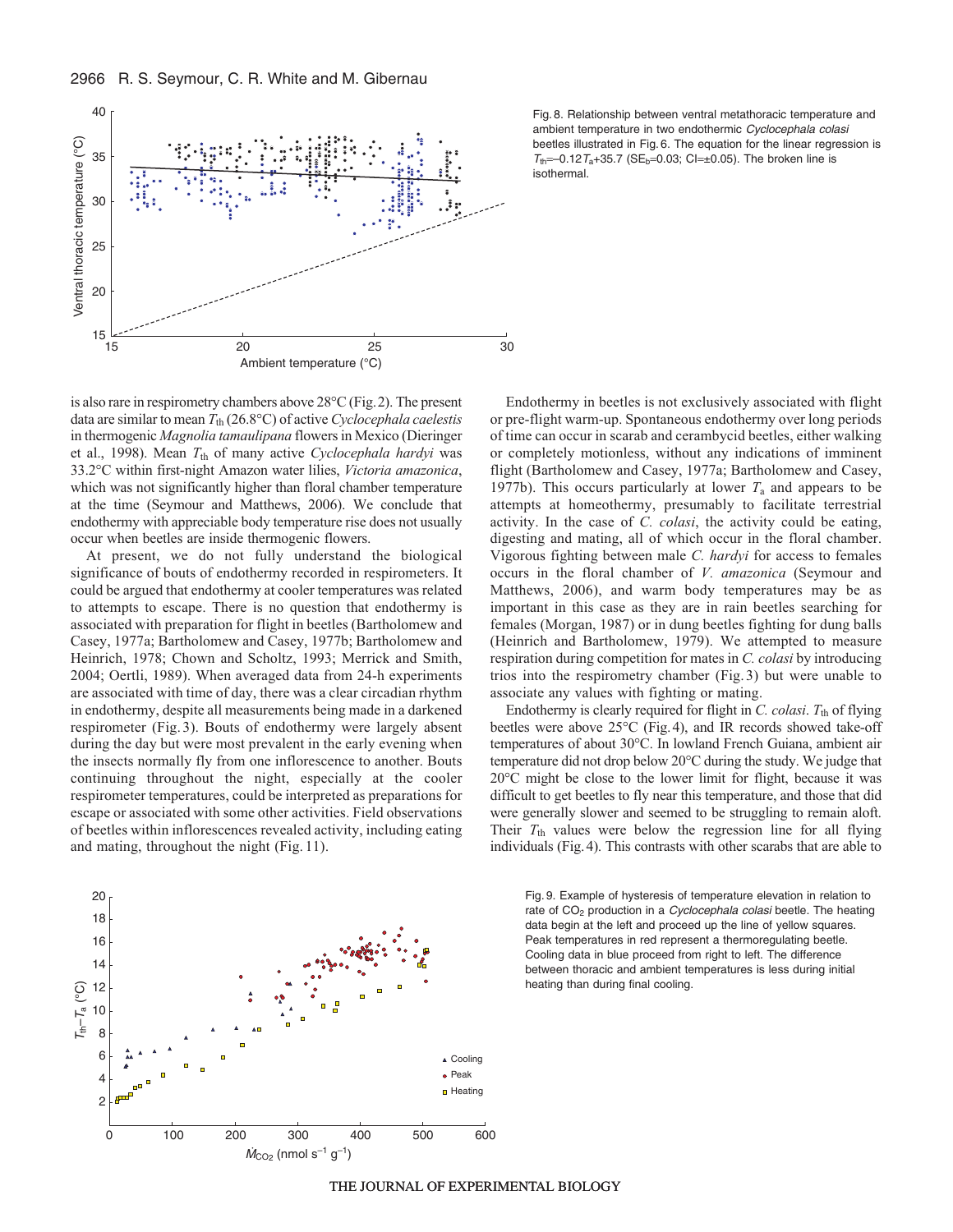



fly at *T*<sup>a</sup> close to freezing (Morgan, 1987), and suggests that the flight capabilities of *C. colasi* are matched to their warm environment.

#### **Temperature regulation and thermal conductance**

Beetles in this study exhibited regulation of  $T_{\text{th}}$  during bouts of endothermy. The standard metric for the precision of temperature regulation is the slope of the regression line relating  $T_{\text{th}}$  with  $T_{\text{a}}$  (e.g. Chown and Scholtz, 1993; Merrick and Smith, 2004; Morgan, 1987; Oertli, 1989; Stone and Willmer, 1989; Verdu et al., 2004; Verdu et al., 2006). While a simplistic regression approach such as this ignores much of the detail regarding an insect's thermoregulatory ability (Chown and Nicholson, 2004), it nevertheless provides a coarse index of thermoregulatory precision under the conditions of measurement. A slope of zero indicates perfect independence of  $T_{\text{th}}$ and *T*a, implying precise thermoregulation whereas a slope of 1 shows no regulation. By this measure, *C. colasi* beetles in the respirometer demonstrated perfect temperature regulation, maintaining a mean  $T_{\text{th}}$  of 33.3°C independently of  $T_{\text{a}}$  down to 15.7°C by increasing  $\dot{M}_{\text{CO}_2}$  as  $T_a$  decreased (Figs 7 and 8). However, data from *C. colasi* from the flight room provided a slope of 0.54, which shows only moderate independence (Fig.4). This supports the majority of reports that show that thermoregulatory precision is generally lower in flying insects than stationary ones. For example, dung beetles, *S. sacer*, have a significant slope during flight but almost no slope at take-off when  $T_{\text{th}}$  is about 37°C at  $T_{\text{a}}$  ranging between 16 and 30°C (Verdu et al., 2004). Without high convective



Fig. 10. Relationship between temperature elevation ( $T_{\text{th}}-T_{\text{a}}$ ) and CO<sub>2</sub> production ( $\dot{M}_{CO_2}$ ) in *Cyclocephala colasi*. Data derived from 12 beetles of mean mass 280 mg, without data during initial warm-up and final cool-down. Ventral (red) and dorsal (blue) surfaces are indicated; however, the power regression ( $T_{\text{th}}-T_{\text{a}}$ =0.577  $\dot{M}_{\text{CO}_2}^{\text{0.49}}$ ;  $SE_b = 0.01$ ; Cl= $\pm 0.02$ ) is for ventral data only.

losses associated with flight movement and raised elytra and wings, heat retention is better and thermoregulation more 'precise'. The slopes are quite variable in other beetles that are measured as they fly into light traps or in experimental enclosures. They range from essentially zero to 0.64 in several species (Chown and Scholtz, 1993; Merrick and Smith, 2004; Morgan, 1987; Oertli, 1989; Verdu et al., 2004; Verdu et al., 2006). This variation shows that the slope of the temperature relationship provides limited information about the factors influencing thermoregulatory precision, because the slope is affected by the balance between heat production and heat loss, both of which are independently variable. The high slopes observed in some species during flight are likely to be influenced by a relatively faster rate of heat loss (affected by small body size, lack of insulation, high convective losses during flight, etc.) or a lower rate of heat production from the flight muscles (affected by flight speed, wing loading, etc.). Unfortunately the relationships between these factors have not been elucidated and they cannot be deduced from the temperature relationship alone.

The high variability in respiratory and thermal data from individual beetles during bouts of endothermy (Figs7 and 8) is partly due to oscillations in respiration (Fig.6). Profound oscillations are common in endothermic beetles and the frequency increases with greater temperature elevations (Bartholomew and Casey, 1977b; Morgan, 1987). It is tempting to speculate that the level of heat production is determined simply by frequency changes in an on/off heat-generating mechanism. As in other advanced insects, the heat is apparently

> Fig. 11. Numbers of Cyclocephala colasi beetles in the floral chambers of five inflorescences of Philodendron solimoesense during the first night of blooming. Data are totals for designated activities observed at each point. Mean number of rows of sterile male florets partly consumed by the beetles is indicated by open circles. Shading indicates night and times of dusk and dawn are shown.